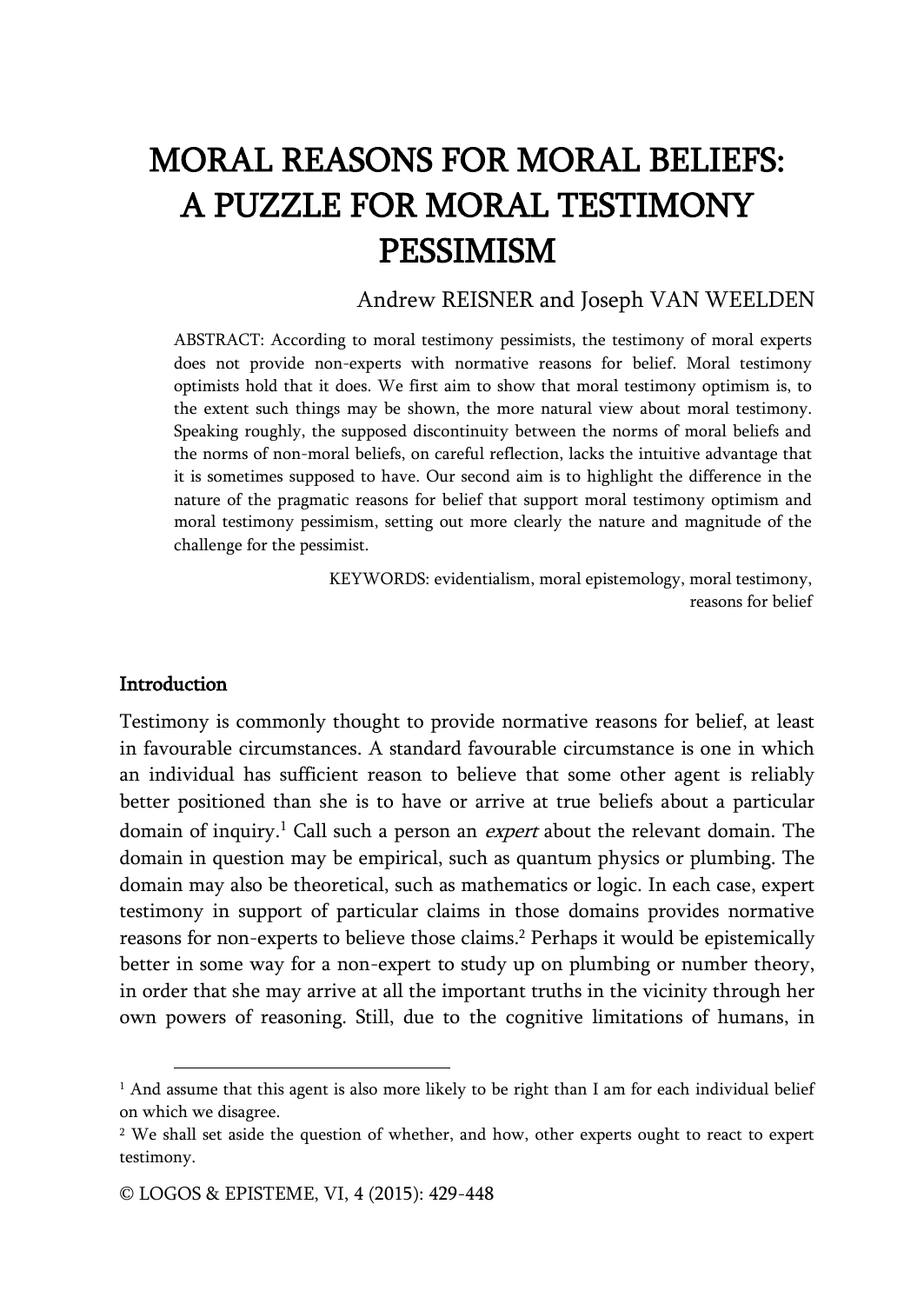general, it is not the case that non-experts ought to study up on each particular domain of inquiry. In many cases non-experts not only have a normative reason to defer to expert testimony, but also ought all-things-considered to do so. Some cognitive division of labour is both desirable and inevitable.

Given this, it is perhaps surprising that various philosophers<sup>3</sup> have argued that there is something wrong with forming at least one class of beliefs – the class of moral beliefs – on the basis of expert testimony. Some of these same philosophers are prepared to grant that there are truths about the moral domain, and also that there are identifiable moral experts. The strongest anti-deference positions are versions of what we will call moral testimony pessimism, according to which expert moral testimony does not provide us with normative reasons for belief. There can be weaker versions, which both admit that expert moral testimony is reason-providing and insist that deference to moral testimony is nevertheless something against which there is a standing pro tanto reason. Roger Crisp, in particular, sometimes seems to be arguing for the weaker position, although he may ultimately support moral testimony pessimism as characterized above.<sup>4</sup> We are agnostic about the weaker claim for the purposes of this paper. Our argumentative focus is moral testimony pessimism understood as the stronger claim.

The combination of the views that there are moral truths, that there are identifiable moral experts, and that expert moral testimony is not reasonproviding, is what most interests us in this paper. This is because we think that this combination of views is difficult to sustain, and also because the difficulties here connect with important issues in the broader literature on normative reasons for belief. In the broader literature, there is a widespread assumption that *strict* normative evidentialism, or some closely related view, must be true. Strict normative evidentialism ('evidentialism' for the rest of the paper) is the view that

<sup>&</sup>lt;sup>3</sup> This includes such recent figures as Alison Hills ("Moral Testimony and Moral Epistemology," Ethics 120, 1 (2009): 94-127), Robert J. Howell ("Google Morals, Virtue, and the Asymmetry of Deference," Nous 48, 3 (2014): 389-415), Robert Hopkins ("What is Wrong With Moral Testimony," Philosophy and Phenomenological Research 74, 3 (2007): 611-634), Sarah McGrath ("The Puzzle of Pure Moral Deference," Philosophical Perspectives 23, 1 (2009): 321-344), and Philip Nickel ("Moral Testimony and its Authority," Ethical Theory and Moral Practice 4, 3 (2001): 253-66).

<sup>&</sup>lt;sup>4</sup> Roger Crisp, "Moral Testimony Pessimism: A Defense," Proceedings of the Aristotelian Society Supplementary Volume LXXXVIII (2014): 129-43.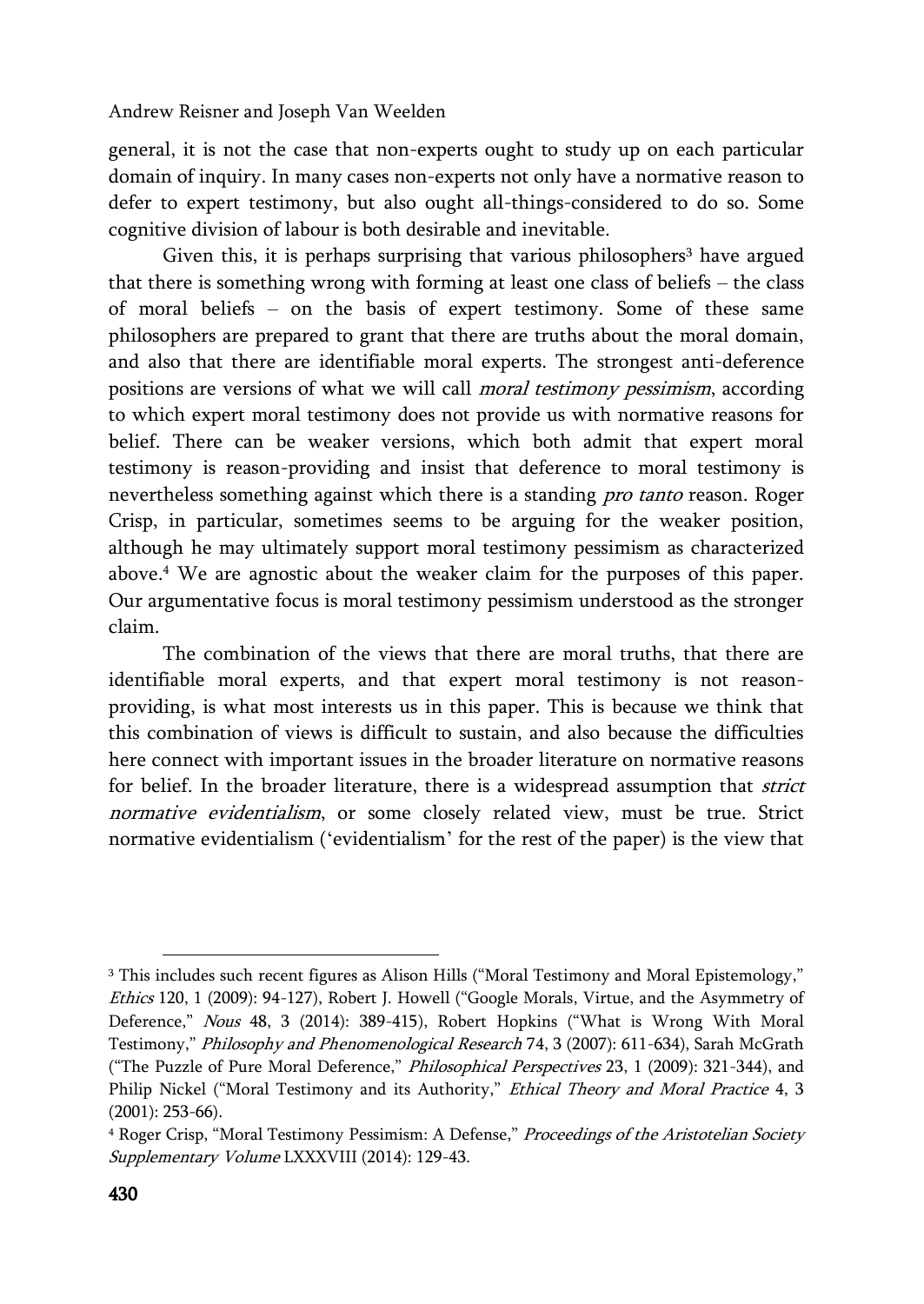all normative reasons for belief are or are constituted by evidence for the contents of the beliefs for which they are reasons.<sup>5</sup>

While we are convinced that the strict version of evidentialism has been shown to be untenable on a variety of fronts, we feel it is important to observe that one's commitments with respect to evidentialism have ramifications for one's view about whether there can be reasons for having or forming moral beliefs based on expert testimony.<sup>6</sup> There are a variety of ways in which evidentialism might be used to defend moral testimony optimism, the view that moral expert testimony does provide normative reasons for moral beliefs, so that its rejection might be seen as an important step on the road to a defence of moral testimony pessimism.

Even with our anti-evidentialist sympathies, we will argue that moral testimony pessimists have the tougher row to hoe. We shall argue that standard arguments for pessimism commit their proponents to a particularly controversial kind of pragmatism about reasons for belief. This commitment, we argue, is selfundermining. A liberal form of pragmatism about reasons for belief may provide pro tanto reasons against deferring to moral expert testimony, but in many cases it will provide stronger positive reasons for deferring. As noted above, some authors who identify themselves as pessimists are committed only to the weak thesis that there are some standing normative reasons for not deferring to moral expert testimony, but allow that these reasons may be outweighed in many or even most cases by the reasons for deferring to moral expert testimony. We call this version

<sup>5</sup> Closely related views allow some flexibility for logical truths and certain kinds of reasons that count a priori towards the truth of a belief, when evidence does not seem to be quite the right kind of way to describe the truth-indicating relation. We shall not distinguish between these closely related views and strict normative evidentialism proper in this paper, although the differences may be important in other contexts.

<sup>6</sup> For cases made directly against strict normative evidentialism, see: Miriam McCormick, Believing against the Evidence: Agency and the Ethics of Belief (New York: Routledge, 2015), Andrew Reisner, "Evidentialism and the Numbers Game," Theoria 73, 4 (2007): 304-316, Andrew Reisner, "The Possibility of Pragmatic Reasons For Belief and the Wrong Kind of Reasons Problem," Philosophical Studies 145, 2 (2009), 257-272, Andrew Reisner, "Leaps of Knowledge," in The Aim of Belief, ed. Timothy Chan (Oxford: Oxford University Press, 2013), 167-183, Andrew Reisner, "A Short Refutation of Normative Evidentialism," Inquiry: An Interdisciplinary Journal of Philosophy 58, 5 (2015): 477-485, doi: 10.1080/0020174X.2014. 932303, Asbjorn Steglich-Petersen, "Does Doxastic Transparency Support Evidentialism?" Dialectica 62, 4 (2006): 541-547, Asbjorn Steglich-Petersen, "Transparency, Doxastic Norms, and the Aim of Belief," Teorema 32, 3 (2013): 59-74, and Sarah Stroud, "Epistemic Partiality in Friendship," Ethics 116, 3 (2006): 498-524.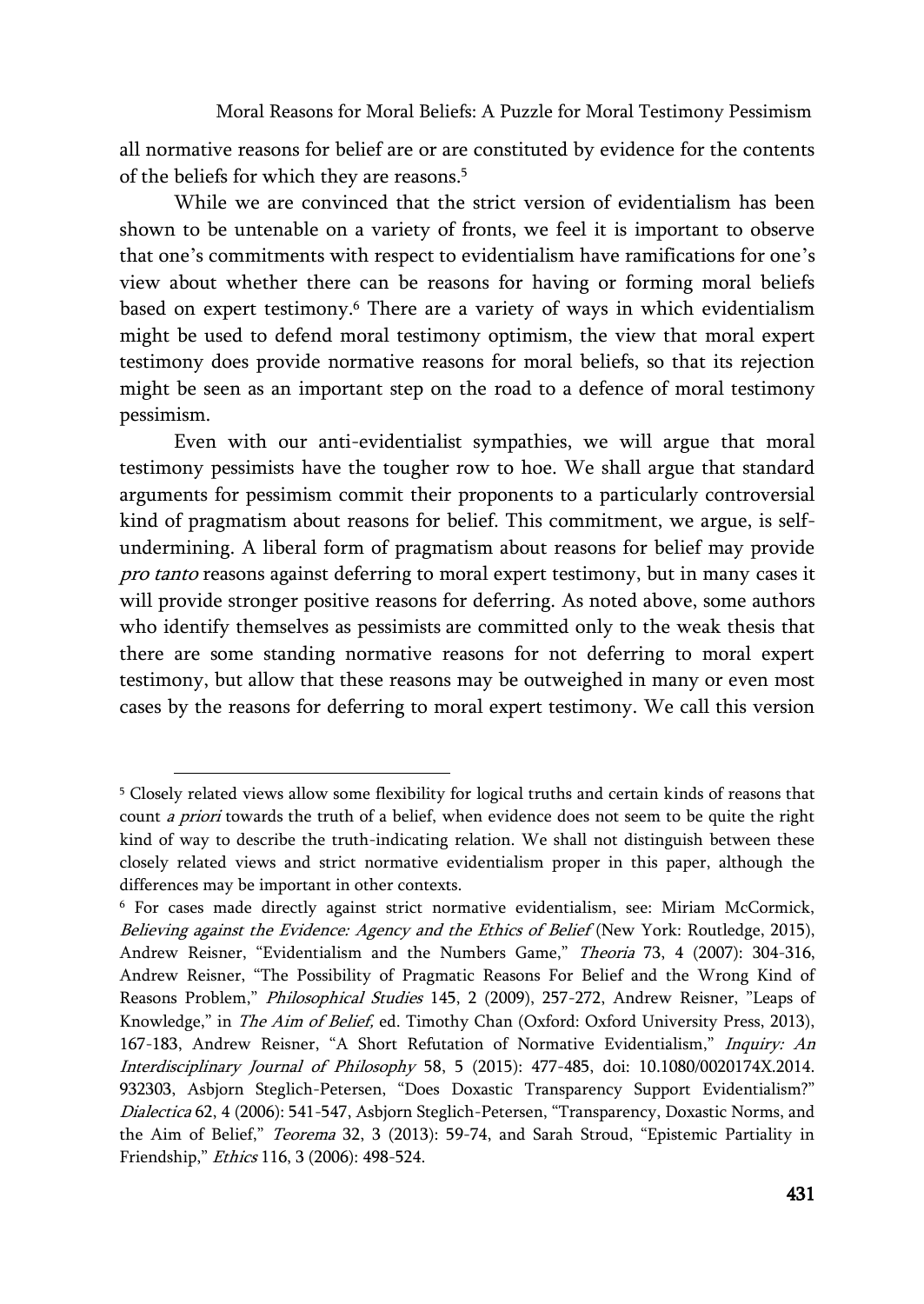of pessimism 'pro tanto-ism.' It is our contention that while pro tanto-ism may be plausible, it is in a certain sense uninteresting.

Although evidentialism only supports optimism, both optimism and pessimism may be supported by non-evidential moral reasons for belief. In light of this, we shall emphasise that there is a distinction between two types of moral reasons for belief – those that by their nature are consistent with the alethically generated reasons and those that are not – that may also be found more generally amongst pragmatic reasons for belief. Indeed, it is our claim that pessimists are, perhaps unwittingly, committed to the existence of pragmatic (specifically moral) reasons for belief that are contrary to the evidence. We have no objection to the existence of these reasons, but we feel that this point has been underappreciated by pessimists, who do not typically present their position as involving such a strong commitment about the nature of reasons for belief themselves. This last point makes moral testimony an interesting test case for thinking about pragmatic reasons for belief more generally.

Our aims in this paper are twofold. We first aim to show that testimony optimism is, to the extent such things may be shown, the more natural view about moral testimony. Speaking roughly, the supposed discontinuity between the norms of moral beliefs and the norms of non-moral beliefs, on careful reflection, lacks the intuitive advantage that it is sometimes supposed to have. The second aim is to highlight the difference in the nature of the pragmatic reasons for belief that support testimony optimism and testimony pessimism, setting out more clearly the nature and magnitude of the challenge for testimony pessimists.

## 1. Gillian**'**s Island

We begin by presenting a case that brings out the puzzling nature of the moral testimony pessimist's claim.

Gillian has set sail for what she intends to be a three hour tour. Along the way she encounters unexpectedly rough weather, and is soon blown off course. Her ship runs aground on an uncharted desert island.

After disembarkation, Gillian learns that the inhabitants are at war both with each other and with all who visit the island. Encountering one of the inhabitants, she believes that her life is now in danger. She hears more inhabitants coming. She calculates that she can run away with little risk to her life, irrespective of the inhabitant's intentions, but only if she shoots the inhabitant with the ship's harpoon gun. It is also possible that this inhabitant means her no harm. How does she decide what to do?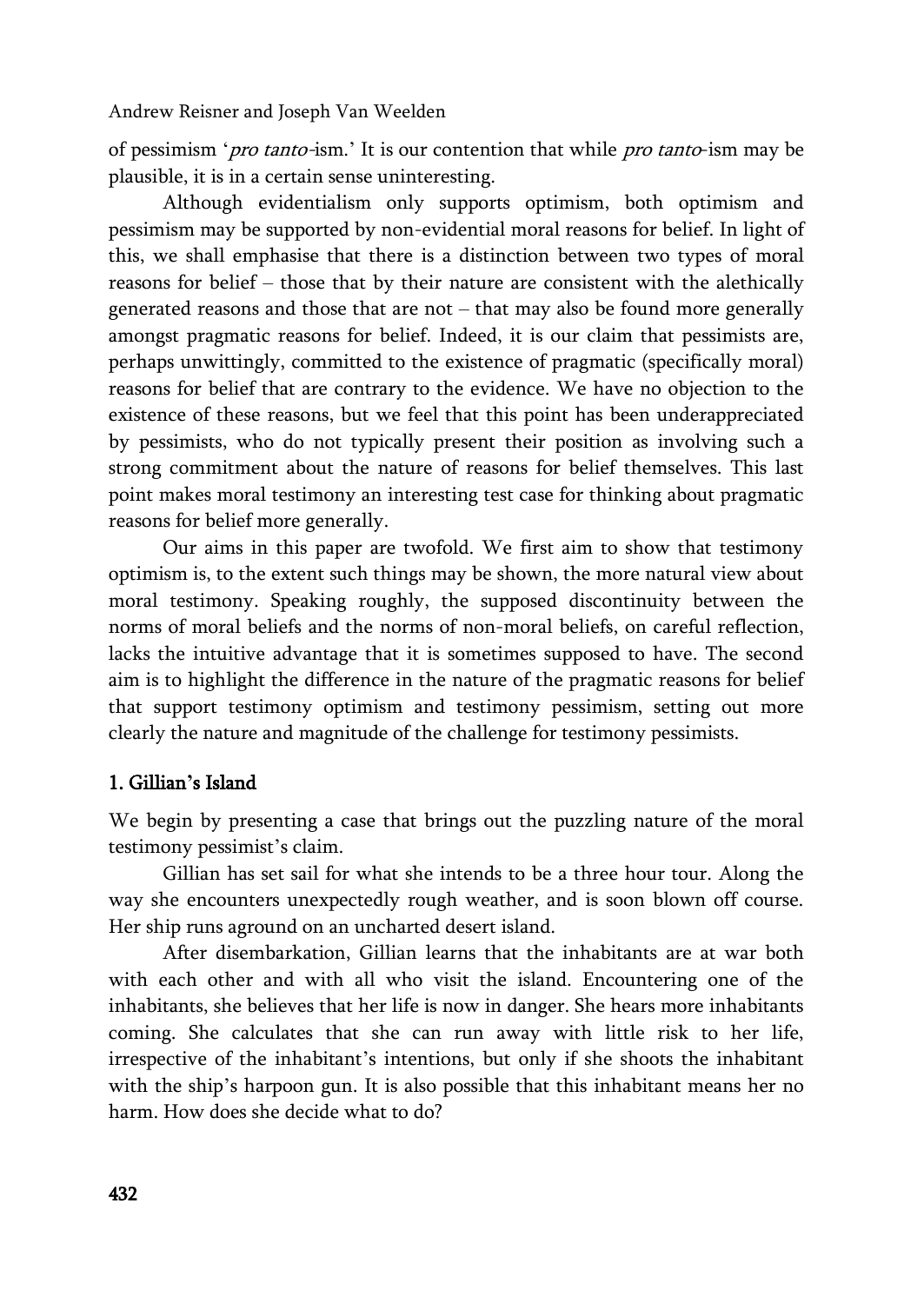Moral Reasons for Moral Beliefs: A Puzzle for Moral Testimony Pessimism

Gillian is by nature a morally concerned person, and she wants to do not just what is best for herself, but what is morally right. However, she has no idea what that is. Nothing in her past experience, which has for several years involved little more than being the first mate on Hawaiian pleasure cruises, has given her the tools to make this decision. She lacks the time for adequate reflection on her present situation. She also foresees that she will, until she escapes the island, be faced again and again with new and difficult moral choices, on which she will not have time to reflect in a reasonable and truth-conducive way.

Fortunately, Gillian is not entirely unprepared for such a scenario. She recalls having learned in a university philosophy course that moral experts are people of whom the following is true:

[Moral Expert] Someone is a moral expert if the probability that each of her moral beliefs is true is significantly higher than the probability of a non-expert's beliefs being true.

Gillian knows that she is a moral non-expert. Fortunately, prior to departure, she brought three special e-readers aboard the ship. Two of the ereaders have a list of the moral beliefs of a particular moral expert, $7$  and one has a list of the moral beliefs of a non-expert. All of the e-readers can scan Gillian's overall belief state in real time and can then flash the contents of the appropriate moral belief from the e-reader onto a HUD on her eyeglasses.<sup>8</sup> Gillian knows that because the expert's beliefs will be fed to her in a state of great agitation and susceptibility, she will most of the time give significant weight to the expert's beliefs in the formation of her own moral beliefs.

Gillian can only bring one e-reader with her as she explores the island, and thus will have only one with her before disembarkation. It seems wrong to her not to choose one of the first two, but as she weighs the matter, a complication arises. She notices a small brochure attached to the third e-reader. The brochure explains that the beliefs contained therein are those that are entailed by Gillian's most foundational moral views, and moreover are those that she would in fact arrive at given more time to deliberate.

The matter becomes further complicated, as the brochure goes on to explain that the final e-reader is not in fact an e-reader at all. It is just a fancy container for a pill. If consumed, the pill will accelerate Gillian's moral reasoning, when faced with a crisis situation, to a speed at which she can, and will, form the moral

<sup>7</sup> That is to say that each e-reader contains a list of one moral expert's beliefs, and that there is a different expert's beliefs on each of the two e-readers.

<sup>8</sup> Alternatively, one could treat the e-readers as having access to the same evidential field as Gillian.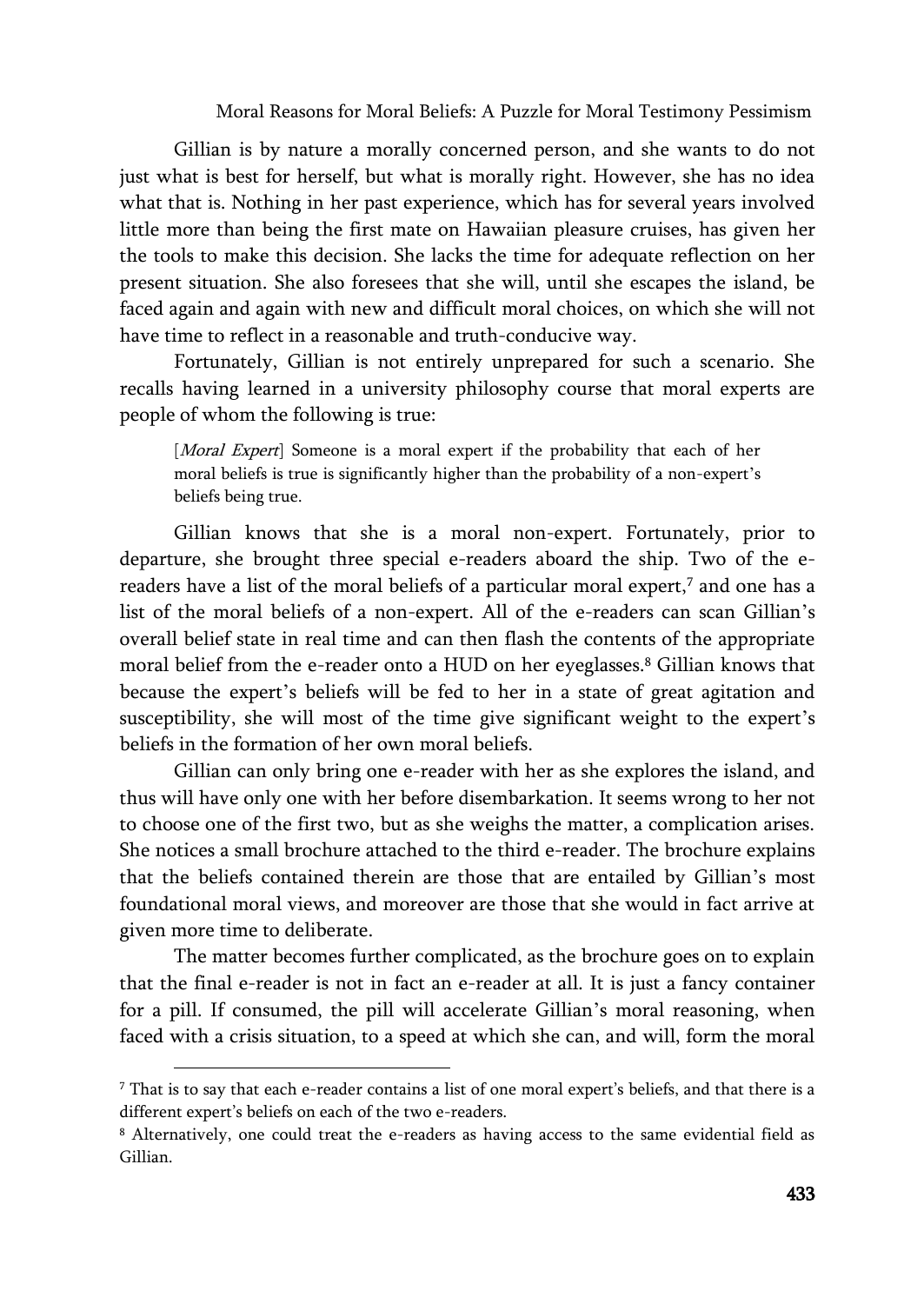beliefs that she otherwise would have arrived at much more slowly under ideal deliberative circumstances. Gillian must now decide what to do. She can take no e-reader with her, she can choose one of the two expert e-readers, or she can choose to take the third e-reader cum pill case.

## 2. E-Readers and Pills

In thinking about what Gillian ought to do, it will be helpful to begin with three observations. First, from the point of view of gaining true moral beliefs, Gillian ought to prefer the expert e-readers to the reasoning pill. Between the two expert e-readers, Gillian has no reason to prefer one to the other. This latter point brings out an interesting feature of expert testimony in general. It is in an important sense impersonal. As moral experts are defined in the Gillian's Island example, their testimony about any individual claim is more likely to indicate the truth than any non-expert's. In its non-philosophical usage, the phrase 'moral expert' is often used to denote various kinds of individuals who think carefully about moral questions and are in a position of moral authority, for example priests and hospital bioethicists. Whether, or to which sort of moral expert – in the popular sense of the expression – an individual actually defers is likely to depend on important details both about the individual's circumstances and the expert's. It is an open question whether the categories of people treated as moral experts in the popular domain are moral experts in the sense that is discussed in the philosophical literature. The moral experts of philosophy are not gurus or wise folk, they are just people who are more likely to have true moral beliefs than non-experts and to testify to those beliefs sincerely.

A second and more important observation is that if moral testimony pessimists are right, one ought to have differing views about which e-reader Gillian ought to take, when there is a choice between expert and non-expert ereaders on the one hand and expert e-readers and a moral reasoning accelerator pill on the other hand. Moral testimony pessimists would reject using any ereader, expert or not, rather than relying on one's own moral reasoning. However, when there is a pill that can rapidly accelerate one's reasoning, with the result that one will form the identical beliefs that one would have formed taking a nonexpert e-reader, they would presumably regard it as permissible to take the reasoning accelerator pill, as it involves no deference.

This brings us to the third observation, one that concerns an extension of the original case. We can stipulate that Gillian's individual moral beliefs will each be less likely to be true if she does not take the pill than they would be if she took it. We can assume that this is because her reasoning is rushed and incomplete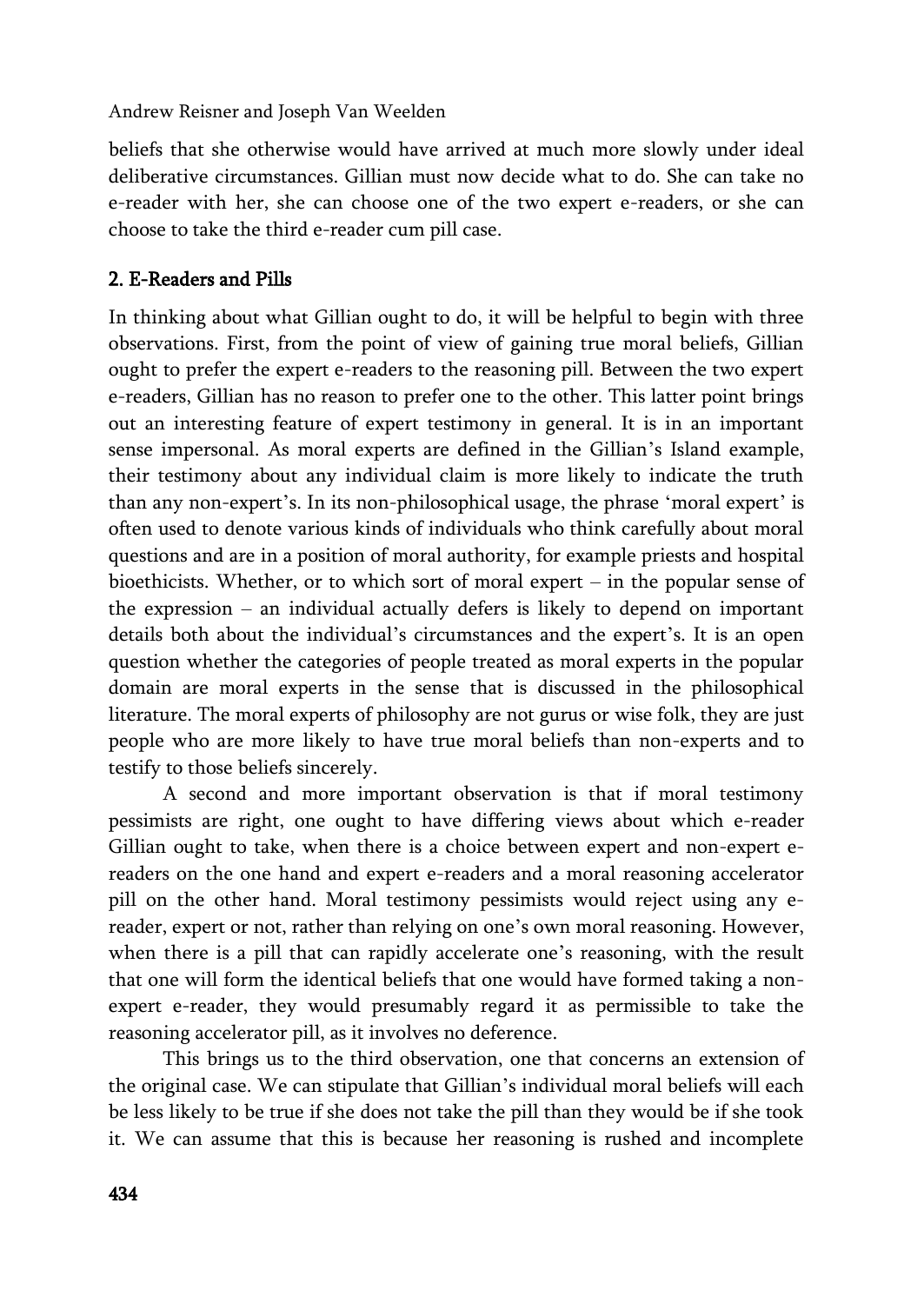when she reasons under pressure with only her normal cognitive resources. Presumably pessimists would want to say in this case that Gillian ought to take the reasoning accelerator pill, as it improves her moral reasoning without necessitating her deferring to the beliefs of others.

Taking the pill is an action, and thus the reason that supports taking the pill is an instance of a reason for doing rather than for believing. We can imagine yet another alternate scenario in which Gillian has a choice between a reasoning accelerator pill and a susceptibility to expert suggestion pill. The latter will cause Gillian to believe all expert testimony without any intermediate reasoning. Without it, Gillian will only rely on her own moral reasoning. Choosing between the two pills is also an action, and the direct reasons that govern it are reasons for action.

The availability of the two different pills puts Gillian in an interesting position. She has the ability to cause herself to have a significantly alethically improved set of moral beliefs, by taking the susceptibility to suggestion pill. She has the ability to cause herself to have a somewhat alethically improved set of moral beliefs by taking the reasoning accelerator pill. Assuming for the sake of argument that having true moral beliefs (or moral beliefs that are more likely to be true) will cause Gillian to act in a morally preferable way over having fewer true (or likely to be true) moral beliefs, there is a straightforward moral reason to take the susceptibility to suggestion pill. This moral reason is, again, a reason for action.

If, as we shall argue later, $^9$  the pessimist must claim that there are nonalethic moral reasons for belief, there is an apparent non-alignment between the moral reasons for belief themselves and the moral reasons for action, even where the actions in question are those that will partially determine which beliefs one has and how one forms them.

An alternative picture would be one on which the moral reasons for action – for choosing which pill to take – are wholly parasitic on the reasons for having or acquiring the relevant moral beliefs. For now, we will be assuming that the parasitic hypothesis is correct. When we speak of Gillian's choosing to take a particular e-reader, or pill, we are assuming that the reasons are derivative from her reasons to have or acquire certain moral beliefs. In section 5, we shall discuss why adopting the non-alignment hypothesis rather than the parasitic hypothesis is problematic for the pessimist.

<sup>9</sup> See sections 4 & 5.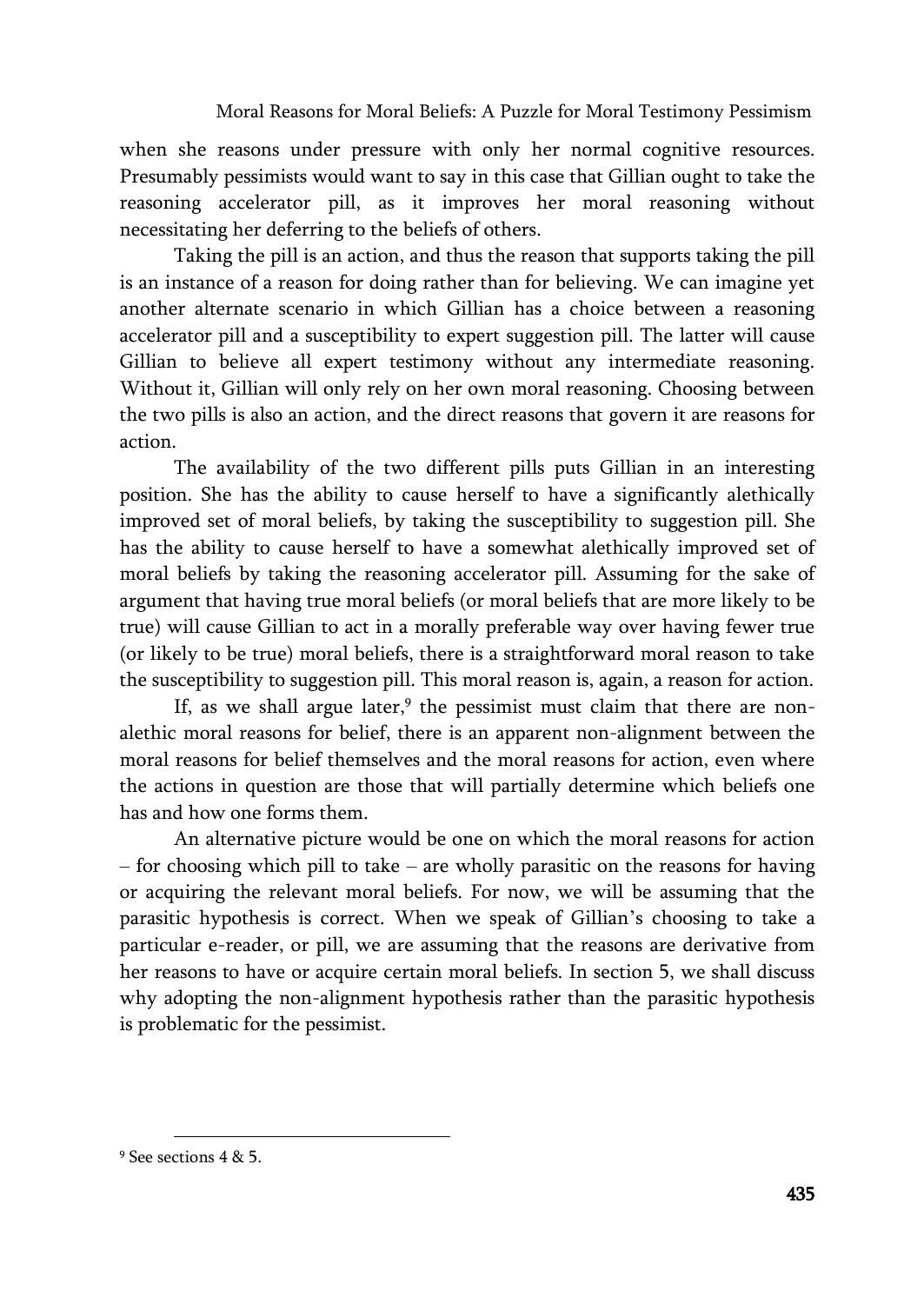#### 3. Gillian among the Pessimists

From one perspective it seems obvious what Gillian ought to do. According to the case as described, each of the first two e-readers is programmed to produce the moral judgments of some particular moral expert. Although our moral experts need not be infallible and may disagree amongst themselves, a weak condition on being a moral expert is that one is more likely than non-experts to arrive at true moral beliefs, after having engaged in careful moral deliberation. As Gillian is a non-expert, should she choose to take the pill rather than to defer to either of the expert e-readers, she would thereby be deliberately choosing a course of action that increases the likelihood that she will have false moral beliefs.

For the sake of the example, let us assume that acting on true moral beliefs is more likely to result in performing the morally right action than acting on false moral beliefs. Let us also assume for the sake of the example that the aggregate result of acting on true moral beliefs is such that there are no grounds for objecting morally to adopting the policy of acting on individually true moral beliefs more of the time rather than less of the time. If we take these assumptions on board, and we assume that Gillian is enkratic, it is difficult at first blush to see how we could reasonably endorse Gillian's doing anything other than taking one of the expert e-readers.

If there are *pro tanto* reasons for Gillian to take an expert e-reader with her and to acquire the beliefs to which it testifies, it is so in part because the testimony of moral experts is good evidence for the truth of the claims for which it is testimony. Taking an expert e-reader, and forming beliefs on the basis of what it says is the case, is the most successful way for Gillian to conform to the epistemic norm of believing in accordance with the evidence.

However, possessing true moral beliefs is surely not desirable for epistemic reasons alone. Because of the special connection between true moral belief and morally right action, we seem to have special (that is to say, moral) reasons to be concerned with getting the facts about morality correct. Since we should certainly aim at doing what is morally right and avoiding doing what is morally wrong, we should also aim to have true moral beliefs. Given that there thus seem to be powerful moral, as well as epistemic, reasons to choose an expert e-reader, it is puzzling how anyone could recommend that Gillian choose otherwise. Yet various philosophers in the recent literature have defended pessimism and made arguments that seem to commit them to giving such an answer in Gillian's case.

There are several strategies that moral testimony pessimists have taken. In assuming both moral cognitivism and the existence of identifiable moral experts, our case already takes some of these off the table. Sarah McGrath has argued that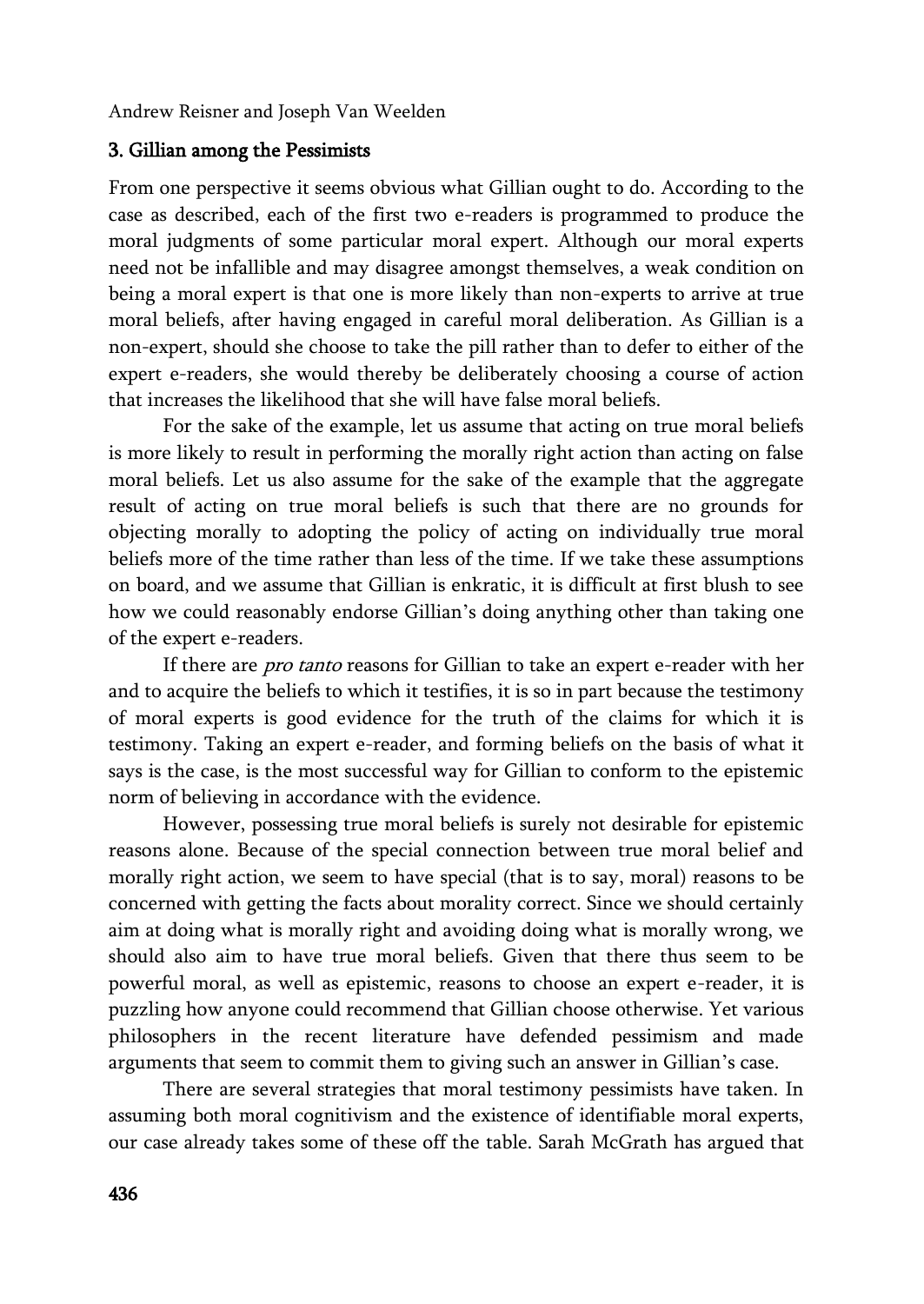it is much easier to account for what is suspect about moral deference on a noncognitivist picture, according to which there are strictly speaking no moral truths to be an expert about (or to defer to the expert about).<sup>10</sup> Michael Cholbi has argued that there are no identifiable moral experts, so the issue of whether to defer to their testimony does not really arise.<sup>11</sup> We will here concern ourselves with arguments against moral deference from those who grant these assumptions. There are two broad strategies left to the opponent of moral deference. The first points to epistemic reasons against deferring to the testimony of moral experts, the second to moral reasons. For either of these general pessimist strategies to gain any traction, it must first be granted that some normative reasons for belief are pragmatic. If there is any interesting problem of moral deference, that is, it is because pragmatism about reasons for belief has some plausibility.

## 4. Does What Gillian Knows, But Does Not Understand, Hurt Her?

Alison Hills claims that we must distinguish between moral knowledge and moral understanding.<sup>12</sup> The former can be acquired purely by means of deference to a moral expert's testimony, the latter cannot. Moral understanding purports to be a more demanding notion than moral knowledge, and calls for "a grasp of the relation between a moral proposition and the reasons why it is true." <sup>13</sup> Hills thinks that the non-expert who arrives at true moral beliefs on account of her deferring to expert testimony does not have this. Because, she claims, understanding is more epistemically valuable than mere knowledge, such an agent is epistemically deficient, even though she is in possession of the same moral knowledge as the expert. As such, there is at least some epistemic reason against deference to moral experts.

There may be something to be said for the view that a grasp of the reasons why some belief is true confers some additional epistemic value on the holding of that belief.<sup>14</sup> Insofar as the e-readers in the case above only provide the moral

<sup>&</sup>lt;sup>10</sup> McGrath, "The Puzzle of Pure Moral Deference." It is worth noting, moreover, that if moral sentences do not express beliefs but rather non-cognitive attitudes, the pessimist also need not endorse pragmatism about reasons for belief.

<sup>&</sup>lt;sup>11</sup> Michael Cholbi, "Moral Expertise and the Credentials Problem," Ethical Theory and Moral Practice 10, 4 (2007): 323-334.

<sup>&</sup>lt;sup>12</sup> Hills, "Moral Testimony and Moral Epistemology."

<sup>&</sup>lt;sup>13</sup> Hills, "Moral Testimony and Moral Epistemology," 101.

 $14$  Although whether there is anything to such a *grasp* of the relevant reasons beyond knowledge that they are the reasons is itself debatable. For an argument that to possess 'moral understanding' is just to have some additional moral knowledge see Amber Riaz, "Moral Understanding and Knowledge," Philosophical Studies 172, 1 (2015): 113-128. An interesting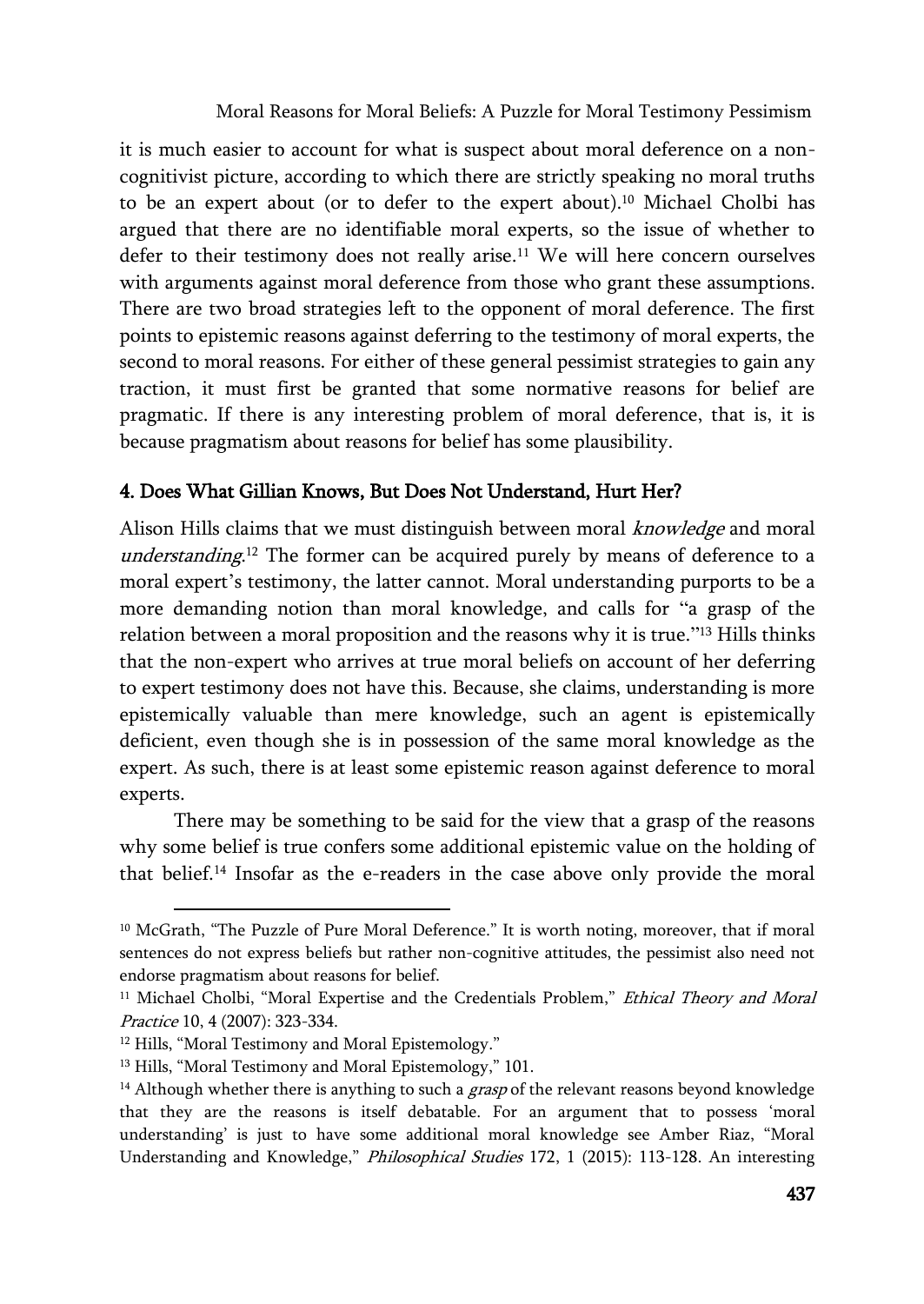expert's judgments, without the reasons that ground them, perhaps something important will be missing from the deferential agent's final epistemic position.

However, so far this is only to say that true moral beliefs arrived at by deference are not as epistemically valuable as true moral beliefs arrived at in a way that grants understanding. It may well be epistemically preferable to have moral understanding and not just moral knowledge. Not even the optimist about moral testimony need deny this. Indeed, one might say the same about quantum physics or plumbing. There seems to be something epistemically admirable about retaining a grasp of both the relevant facts (about morality, or physics, or plumbing) and of what explains them.

Suppose it is granted that the epistemic value of understanding is greater than that of mere knowledge. In order to justify the claim that it is ever all-thingsconsidered better not to defer to moral experts, when they are available and identifiable, one would need a more general ranking of the comparative epistemic value of different states (true belief without knowledge, mere knowledge, understanding, false belief, etc.). For the pessimist's case to be successful, she must show that small gains in moral understanding, in combination with more significant losses in true moral beliefs, dominate more significant gains in moral knowledge in combination with equally significant gains in true moral beliefs.

In the case of Gillian, if she does not opt to defer to an expert by taking one of the e-readers, she is knowingly making it less likely that the moral beliefs she will arrive at will be true: by not taking the expert e-reader, Gillian will presumably fail to acquire many of the beliefs that evidence requires her to have. Insofar as the requirements of evidence are or provide normative reasons, Gillian will not have many of the moral beliefs that she has strong reason to have.

Philosophers who wish to defend the view that moral understanding is more epistemically valuable than mere moral knowledge may be committed to one of two claims, or to both. The first claim is that when both are attainable, there is more epistemic reason to seek after understanding than after mere knowledge. The second claim is that it is more epistemically valuable (without any explicit commitment to there being special reasons) to have understanding than mere knowledge.

It is difficult to see how either of those claims, or a combination of them, can be leveraged into an argument for an interesting version of pessimism. Moral understanding, which requires that one grasps the reasons why a belief is true,

general discussion of these issues appears in Daniel Star's Knowing Better: Virtue, Deliberation, and Normative Ethics (Oxford: Oxford University Press, 2015).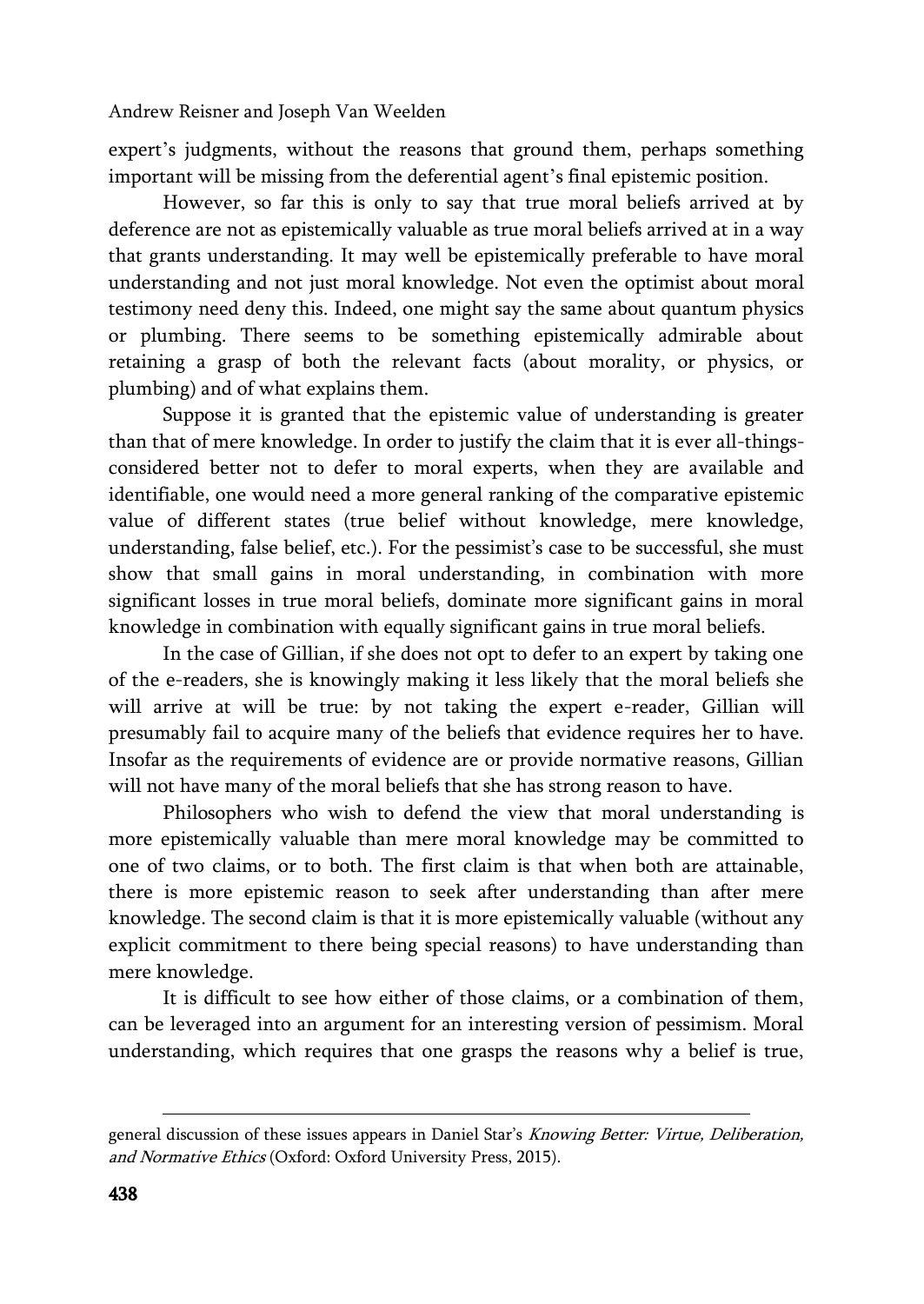may be in the relevant sense a higher epistemic good than mere moral knowledge. But, a prerequisite for moral understanding is that one have true moral beliefs.<sup>15</sup>

This makes Hills style pessimism epistemically odd. One cannot have moral understanding without true moral beliefs, or perhaps mere moral knowledge.<sup>16</sup> Yet, one is required not to form moral beliefs in accordance with the best indicators of moral truth. In fact, one is required knowingly to adopt moral belief formation procedures that are less likely to yield true beliefs than those that incorporate moral testimony. In effect, Hills is suggesting a set of epistemic norms that at once values understanding while undermining a necessary condition – the having of true beliefs – for possessing it.

The Hills style case against moral deference becomes even harder to make when one adds in the moral reasons that appear to weigh in favour of deferring to the testimony of moral experts. Here is what looks like a plausible moral principle: It is morally wrong to knowingly make oneself more likely to commit moral wrongs.<sup>17</sup> Suppose, like Gillian, you are a moral non-expert. You know that you are more likely to do wrong than an expert would be. Although you do not know exactly when or how you will make mistakes, you do know that, if you follow your own lights, you are very likely to go wrong eventually in some cases in which the moral expert would not err. This is just what it is to be a non-expert. Although you cannot in advance identify the particular wrong actions, you can be confident that in opting never to defer you are thereby increasing the probability that you will perform certain morally wrong acts. If you neglect to defer to the testimony of moral experts, you thereby seem to be proceeding in a way that is itself morally wrong.

We need not deny that acting rightly on the basis of moral understanding confers greater moral value on an action than it would have, were it performed

<sup>&</sup>lt;sup>15</sup> This point is underscored by Daniel Star's explanation of how there can be both moral experts and non-experts that have moral knowledge. According to Star, the difference is that moral experts know the genuine explanations of moral truths, whereas non-experts with moral knowledge are sensitive to moral evidence, even if they are not always aware of the explanations. See his Knowing Better.

<sup>&</sup>lt;sup>16</sup> Just understood as being moral knowledge absent understanding.

<sup>&</sup>lt;sup>17</sup> Both Aristotle and Hastings Rashdall are committed to a claim of this sort, although they do not put it probabilistically. See Aristotle, Nichomachean Ethics, trans. Roger Crisp (Cambridge: Cambridge University Press, 2000), 1111b. See also Hastings Rashdall, The Theory of Good and Evil, vol. 1 (London: Oxford University Press, 1907), 76, Hastings Rashdall, Is Conscience an Emotion? (Boston: Houghton Mifflin, 1914), 33, and Hastings Rashdall, Ethics (London: T.C. & E.C. Jack, 1913), 69-70. David Enoch has recently made use of much the same principle, this time in explicitly probabilistic terms, also while defending moral deference against its critics. See his "A Defense of Moral Deference," The Journal of Philosophy CXI, 5 (2014): 241-3.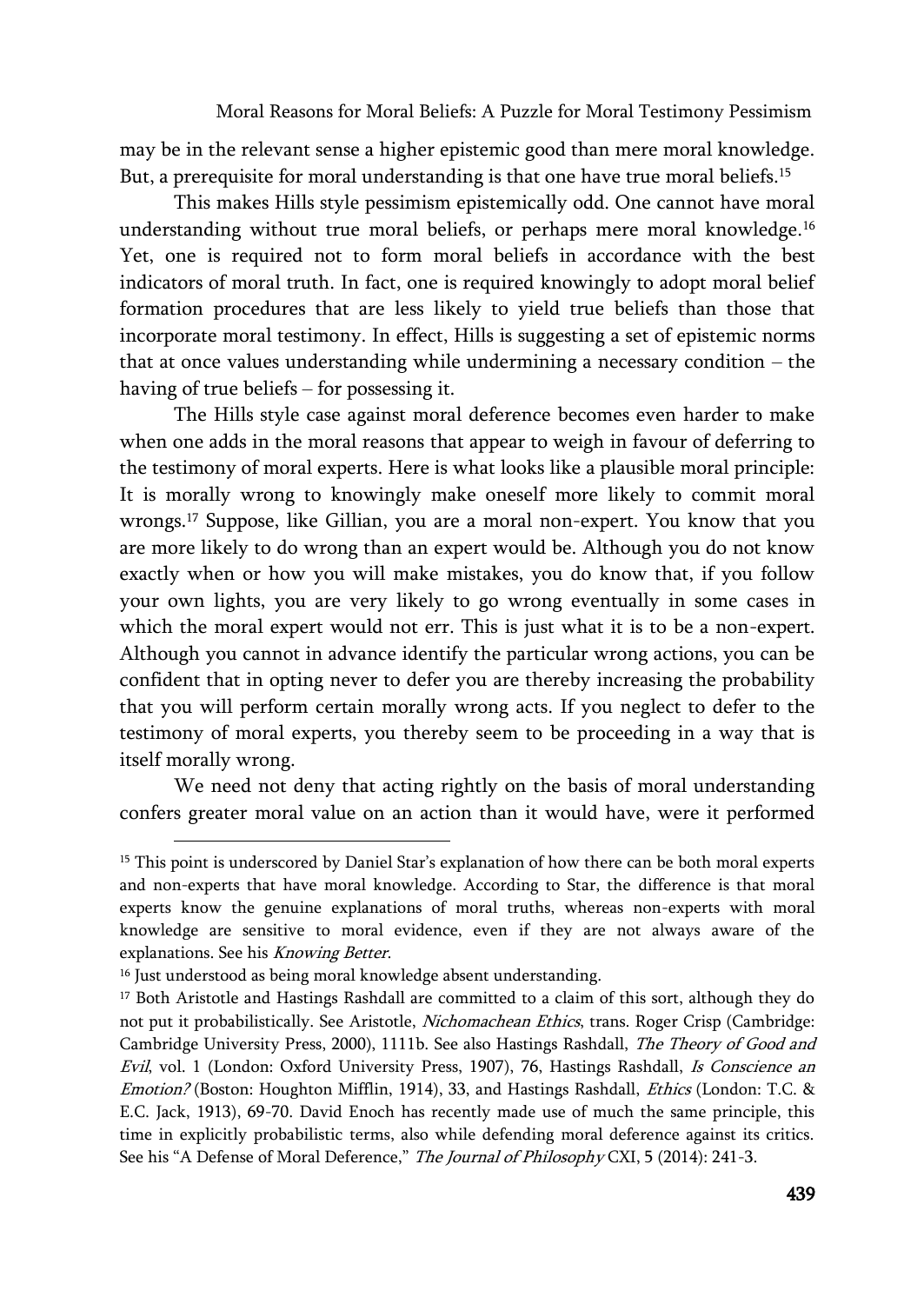without moral understanding. We can even concede that such considerations may provide us with *pro tanto* reasons against deferring to moral experts. However, it is excessively high-minded to suggest that foreseeably setting oneself up to perform wrong actions on a more frequent basis than necessary, in order that one might from time to time perform right actions on the basis of moral understanding, is itself morally commendable. It is a deeply unsettling feature of Hills's view that it seems to treat doing the right thing as being, in the scheme of things, rather less important than one's reasons for having done it. As it is typically others who are harmed by one's wrongdoing, this amounts to a morally problematic fetishisation of how an agent comes to acquire their moral knowledge (or justified true moral beliefs), at the cost of foreseeable harm to individuals other than the agent herself.

# 5. A Morally Worthy Argument?

Others in the literature argue, more promisingly, that there are distinctive moral reasons not to defer to moral experts.<sup>18</sup> On this kind of view,

the norm that excludes adopting moral testimony is itself rooted in moral considerations i.e. considerations of the kind that ground first-order moral claims.<sup>19</sup>

If this were the case, we would be left with moral reasons on both sides, and the issue would become one of weighing these against each other. We shall proceed to discuss just what these competing moral reasons would have to look like in relation to the evidential reasons.

Amongst those who find something morally suspect about moral deference, there are two broad accounts of what that something is. The first is motivated by similar considerations to those to which Hills was responding. According to one influential view, morally worthy actions must not only be morally right, but must be done for the reasons that make them right. That is to say, the agent's motivating reasons and her moral reasons must coincide.<sup>20</sup>

Responsiveness to the moral reasons may be taken to require moral understanding of the sort discussed by Hills. The thought is that if one is to act for

<sup>19</sup> Hopkins, "What is Wrong with Moral Testimony," 634.

<sup>&</sup>lt;sup>18</sup> See for instance Crisp, "Moral Testimony Pessimism," Hopkins, "What is Wrong with Moral Testimony," Howell, "Google Morals," and Nickel, "Moral Testimony and Its Authority."

<sup>&</sup>lt;sup>20</sup> For the canonical expression of this position see Nomy Arpaly, *Unprincipled Virtue* (Oxford: Oxford University Press, 2002). She calls this the 'praiseworthiness as responsiveness to moral reasons thesis.' Julia Markovitz ("Acting for the Right Reasons," Philosophical Review 119, 2 (2010): 201-42) defends a similar position under the heading of 'the coincident reasons thesis.'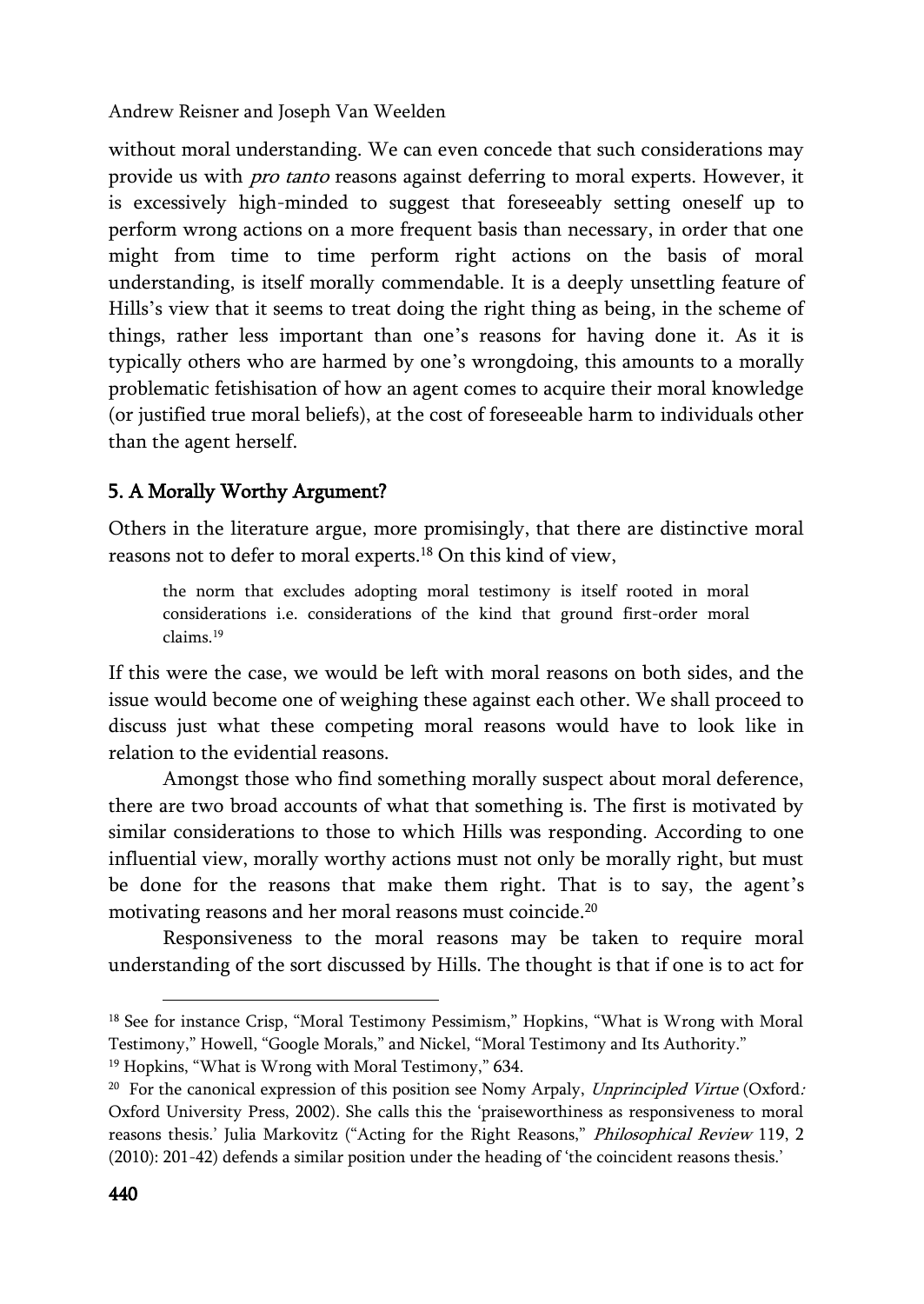the reasons that make one's action morally right (and therefore be worthy of moral praise) one must grasp the relation between these reasons and one's action. On this proposal, the moral reason not to defer to the testimony of moral experts is that true moral beliefs or mere moral knowledge acquired in this fashion cannot serve to motivate morally worthy action. If we are responsible moral agents, we are of course concerned with doing the right thing, morally speaking. However, this is not the end of what we are reasonably concerned with, when it comes to our actions. We might have reason to (and perhaps even morally ought to) care also about doing the right thing for the right reasons. Given this other concern, the fact that there are both moral and evidential reasons counting in favour of deferring to experts will not settle the matter. There will be a further question about how these reasons can best be weighed against the moral reasons against such deference. If the pessimist is right, the latter kind of moral reason will at least sometimes win out.

There are problems with this argument for moral testimony pessimism. One is that the account of moral worth from which it derives its force is itself controversial. Moreover, even among those who defend this sort of account there is disagreement about whether it poses a problem for moral deference.<sup>21</sup> We will set these concerns aside however, and suppose that moral deference would in fact interfere with the performance of morally worthy actions.

Still, this argument has an air of self-indulgence. Morally right actions that are not done out of an awareness of the reasons that make them right are still morally right. They may not attain the ideal of moral worth, but a less than morally ideal right action is nonetheless always morally preferable to a wrong action. If this is not granted we lose all grip on these notions. A pessimist who appeals to the sort of view sketched above thus seems to be offering surprising, if not paradoxical, counsel to someone like Gillian. The pessimist objects to deference to moral experts because a non-expert who does this is thereby cutting herself off (at least locally) from the ideal of morally worthy action. However, the non-expert knows that in not deferring she is increasing the probability that she will perform morally wrong actions. As we pointed out earlier, it is likely that in neglecting to defer to the testimony of moral experts, she is thereby proceeding in a way that is itself morally wrong. What the pessimist must claim, then, is that broadly aretaic considerations to do with the moral worth of one's own actions ought (at least sometimes) to trump the straightforward deontic considerations

<sup>&</sup>lt;sup>21</sup> Julia Markovits ("Saints, Heroes, Sages, and Villains," *Philosophical Studies* 158 (2012): 289-311) claims that actions performed because a reliable moral expert says they are right can be morally worthy on her approach.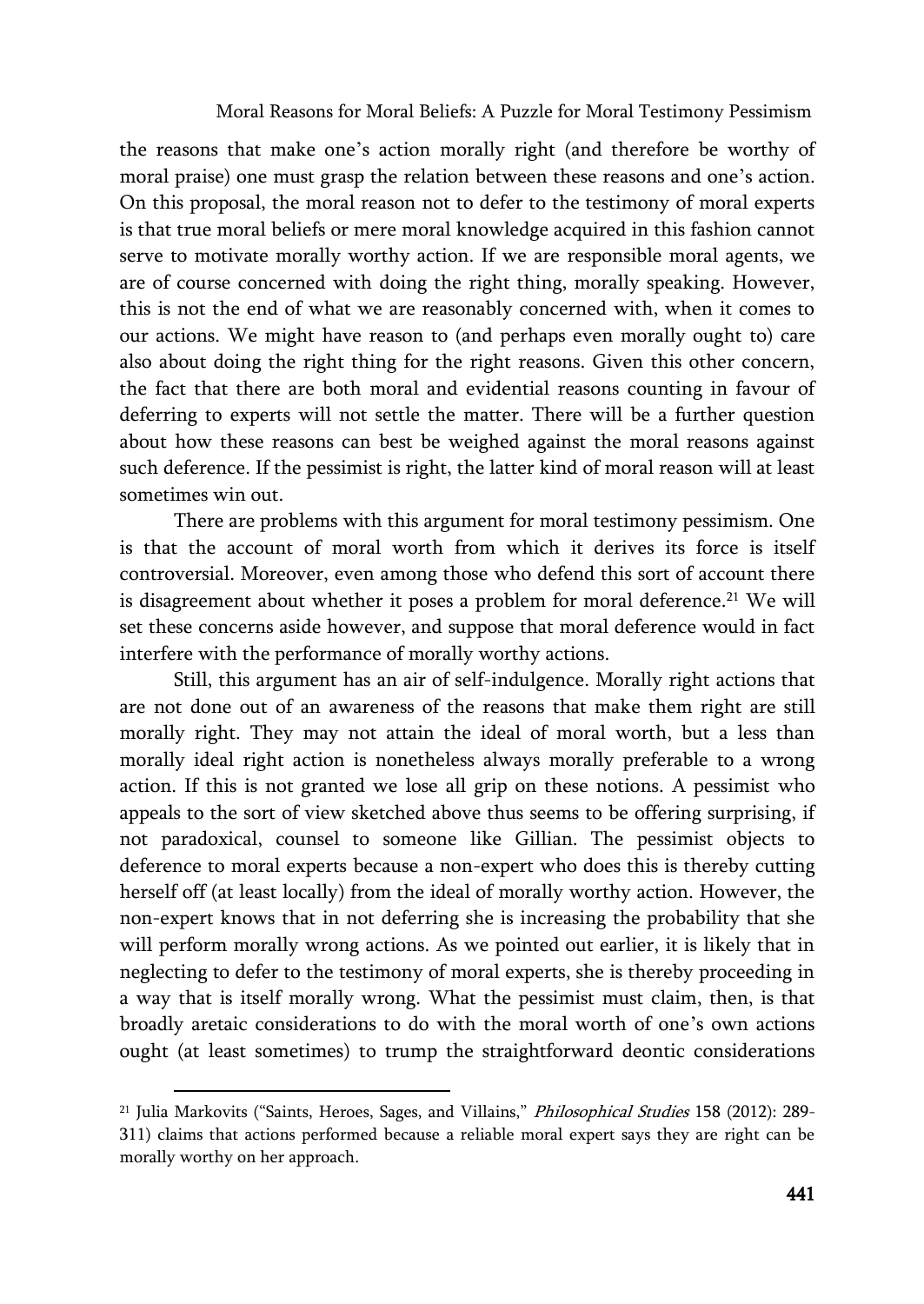that in not deferring one is (possibly) already doing something wrong, and (certainly) making oneself more likely to do wrong in the future.

This will be a bitter pill for Gillian to swallow, insofar as she is in fact a morally responsible person. If she has the option of taking steps that will render her less likely to act wrongly, without doing anything morally wrong along the way, it is hard to see how she can be morally justified in not doing so. In tandem with the evidential reasons for deferring, pessimism appears to be both morally and epistemically more dubious than optimism.

We believe this discussion reflects a general issue for pessimists about moral testimony. It is easy to make the following claim look plausible: there is some *pro* tanto reason not to defer to moral experts. This reason might be grounded in epistemic considerations of the kind Hills had in mind, or in moral ones of the kind the current argument is appealing to. However, it is much harder to establish the more interesting claim that *pro tanto* considerations of either sort justify the sans phrase claim that it is better not to defer to moral experts in any actual case. On the moral side, we may well rank actions that are morally worthy and morally right more highly than those that are just morally right, but also rank the latter more highly than those that are morally wrong. On the epistemic side, we may well rank moral beliefs that are true and combined with understanding more highly than those that are true but not combined with understanding, but also rank the latter more highly than those that are false. Given that moral deference is conducive to morally right action and true moral belief, then, claims to the effect that reliance on deference cuts one off from something else that is valuable have limited impact. We can call this the '*pro tanto* problem' for pessimism about moral deference.<sup>22</sup>

# 6. No Virtue in Rectitude

There is another line that has made some headway in the literature, one which appeals to moral reasons of a somewhat different sort. On this approach, the problem with moral deference is that this practice interferes with the development of a morally virtuous character. Thus Robert J. Howell writes that while

[t]here might be epistemic dangers associated with moral deference… the real harm is the crippling effect such deference can have on the moral character of the deferring agents.<sup>23</sup>

<sup>&</sup>lt;sup>22</sup> See Enoch, "A Defense Of Moral Deference" for a forceful expression of this problem.

<sup>23</sup> Howell, "Google Morals," 412.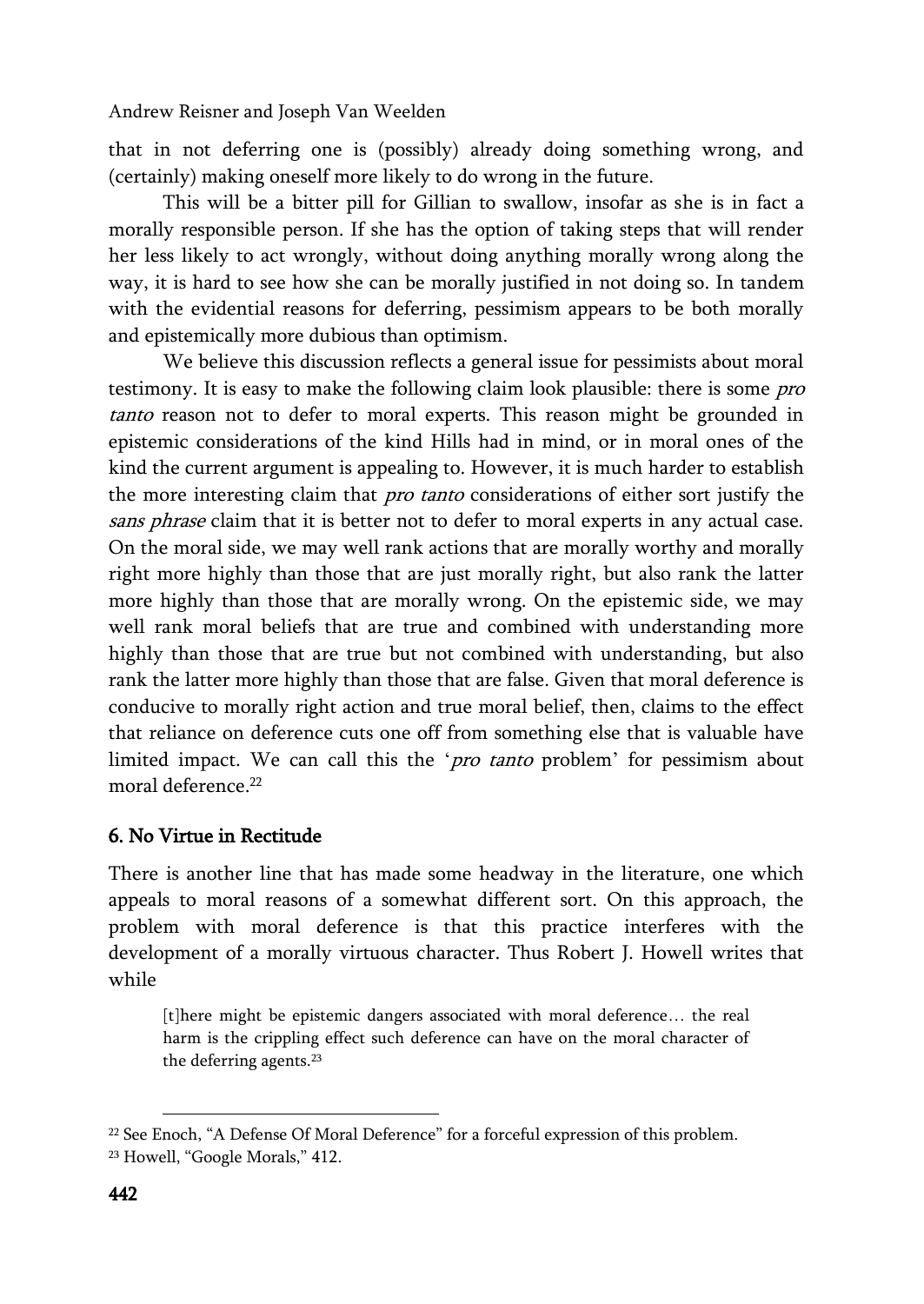On this view, again, there are moral reasons against forming one's moral beliefs on the basis of expert testimony, only now these reasons are taken to bear on the character of the agent himself as opposed to his action. And again, the claim that reliance on moral experts can serve as an obstacle to the development of a morally virtuous character has some plausibility.

The *pro tanto* problem rears its head again here, however. Let us start once more by considering only the moral reasons on both sides. The moral reasons that appear to support the pessimist argument are – also again – self-regarding, rather than other-regarding. They bear on one's own moral character, and the moral reasons one (presumably) has to promote it. It is doubtful that one can make a plausible moral case against moral deference on such grounds. Consider that if Gillian opts not to take an expert e-reader with her, she is likely to do wrong in situations where, had she heeded the e-reader's counsel, she would have done right. This does not just have an impact on Gillian herself. Her morally wrong actions can have serious, even fatal consequences, for the other denizens of the island. Even in much less extraordinary circumstances, when we do the morally wrong thing we very often cause unnecessary harm to others. Bearing this in mind, it courts the charge of moral preciousness to say that the non-expert ought not to defer out of concern for her own virtue. Once more, the evidential reasons and the moral reasons counting in favour of deference align.

## 7. Pessimistic About Pessimism

None of the three arguments in support of pessimism about moral testimony discussed above strikes us as attractive. They at best establish that there is some pro tanto reason not to defer, which does not itself justify pessimism sans phrase about moral deference, either in general or in any particular case. This is the *pro* tanto problem. The failure of the three surveyed arguments for pessimism does not show that there is no good argument to be made.

What it does suggest is that the moral testimony pessimist will have to appeal to a different kind of pragmatic reason than was countenanced above. One possibility worth exploring is that there is something intrinsically morally wrong with moral deference itself. Perhaps there is a strong moral duty not to form one's moral beliefs in certain ways. This latter sort of position has not been explored carefully in the literature. Whether an argument for this kind of view can avoid the danger of high-handedness remains to be seen. As things stand at present in the literature, we are pessimistic about pessimism.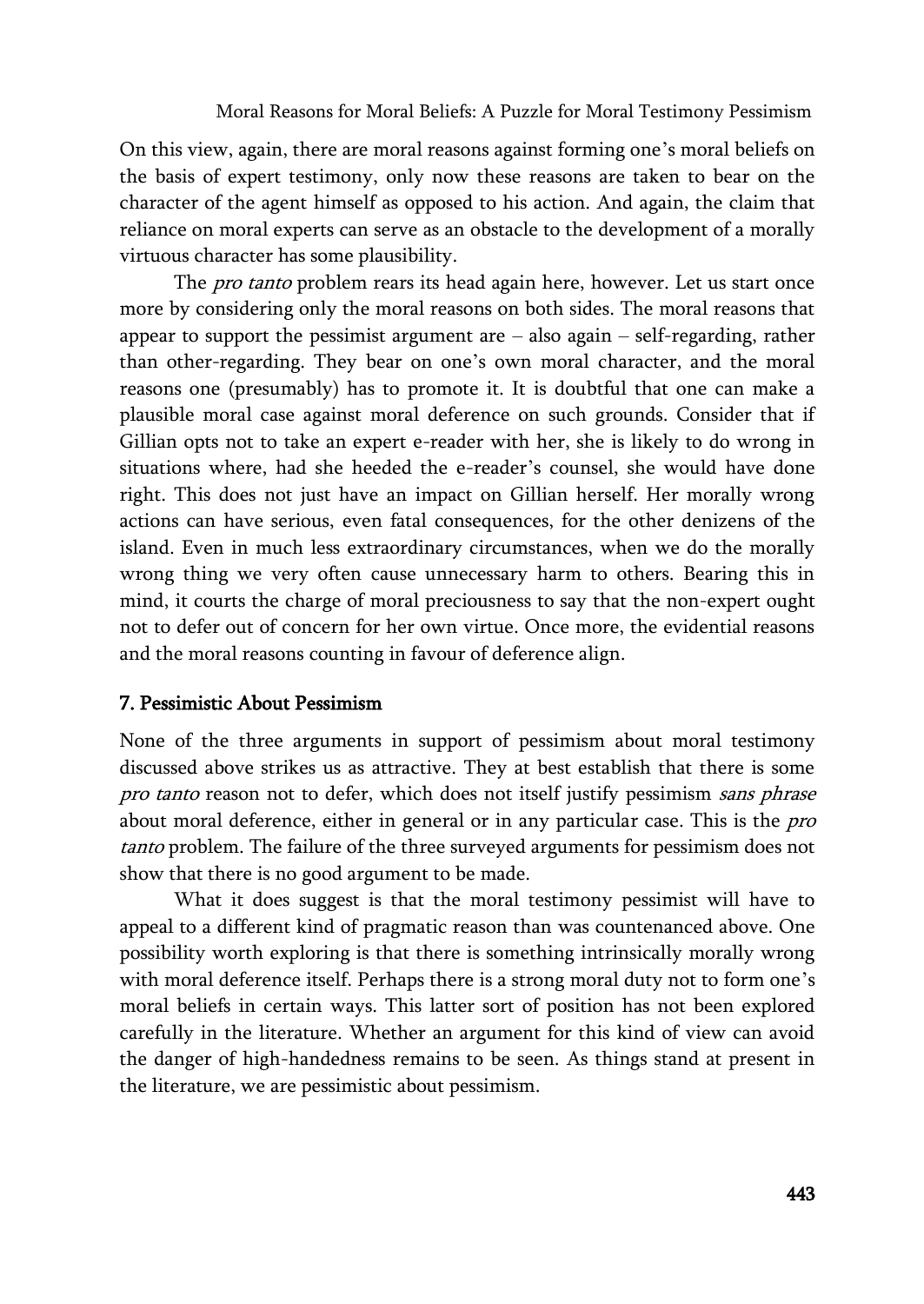### 8. In the Pragmatic Mirror

Because of the particular difficulty with finding strong epistemic reasons in favour of *sans phrase* pessimism, the disagreement between moral testimony optimists and pessimists depends to a significant extent on what kind of pragmatic reasons for belief one takes there to be. It is therefore a particularly interesting feature of the moral deference debate that the moral reasons for deferring, or not deferring, track to a significant degree a more general distinction between two types of pragmatic reasons for belief.

There are pragmatic reasons for belief that are consistent with alethic norms. Call these pragmatic reasons 'convergent.' The most straightforward examples of convergent reasons occur when what might be called 'leaps of knowledge' are possible.<sup>24</sup> Leaps of knowledge cases are ones in which any of the relevant beliefs that one comes to have will be true, on account of having it. The classic example of this is Gilbert Harman's power of positive thinking example (slightly modified here).<sup>25</sup>

Suppose that Larry has an illness that is, through some mechanism, connected to his doxastic states about the illness. Larry learns about this illness from his doctor, who tells him that, if he believes he will recover, then that belief will in fact cause him to recover. However, if Larry either does not believe that he will recover, or believes that he will not recover, then he will not recover.

On being informed of his illness and its relation to his doxastic states (and assuming that those states are luminous to him), Larry will either have sufficient epistemic reason to believe that he will get better, or he will have sufficient epistemic reason to believe that he will not get better. He will have sufficient reason for the former state if he believes that he will get better, and he will have sufficient reason for the latter state if he either does not believe that he will get better, or believes he will not get better.

Suppose Larry, when he receives the news from his doctor, reasons that because the illness is news to him and he therefore has no particular belief about whether he will recover, he will not recover (having lacked an antecedent belief that he will recover). In doing so, he has arrived at a belief for which there is sufficient epistemic reason. Despite having settled into a stable doxastic state, Larry has strong pragmatic incentives to switch to believing that he will recover. If he does so, there will be no alethic cost - he is guaranteed still to have a true

<sup>24</sup> See Reisner, "Leaps of Knowledge."

<sup>&</sup>lt;sup>25</sup> Gilbert Harman, "Rationality," in his Reasoning, Meaning, and Mind (Oxford: Oxford University Press, 1999), 9-46.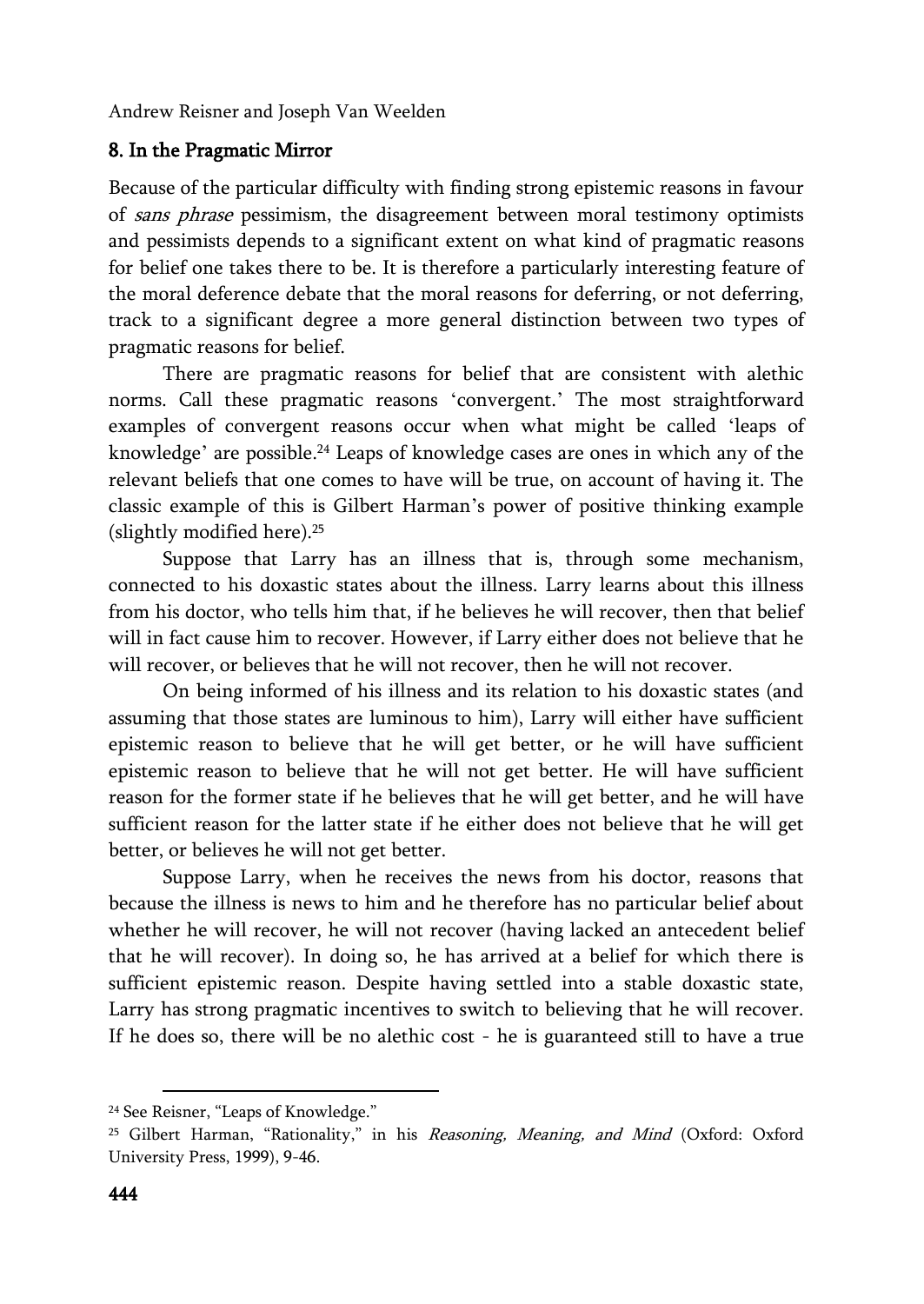belief about his condition and prospects for recovery – and it is pragmatically better for him to believe that he will get better.

There are other types of cases that take a similar form.<sup>26</sup> What all these cases have in common is that they provide pragmatic reasons for belief that do not violate a general alethic constraint on reasons for belief. Doing well morally or prudentially with respect to one's beliefs only requires one to believe what one knows to be true, conditional on and because of one's believing it.

The other general type of pragmatic reasons for belief are those that run contrary to the truth and/or to the agent's total evidence. Call these 'nonconvergent.' Non-convergent reasons take on a variety of forms, but there have been three general proposals about how they might arise.

One way in which such reasons might arise is from certain kinds of constitutive norms. Sarah Stroud has argued, for example, that it is a constitutive feature of friendship that one is epistemically partial.<sup>27</sup> Evidence that one's friends are dishonest or disloyal must receive less weight than the same evidence that those with whom one is not friends are dishonest or disloyal must be given. While Stroud's particular claims involve friendship, the general line of argument is in principle extendable to participation in other kinds of relations or institutions.

Several authors have offered various examples in which there are strong moral or prudential incentives to believe against the evidence.<sup>28</sup> This is the second way in which non-convergent reasons may arise. One type of incentive driven reasons arises from external threats or inducements. A sufficiently knowledgeable and powerful being can provide moral incentives to believe against the evidence. These examples take the following general form: the mad scientist will do  $x$ valuable thing, if you believe  $y$ , even though the evidence suggests that  $y$  is not the case.

A separate, but very interesting, class of cases is due to Berislav Marušić. These cases rely on the intertwining of the belief norm on intending and promising with situations in which one would have to believe in the face of evidence against the required belief.<sup>29</sup>

<sup>26</sup> For extended discussion see Reisner, "Leaps of Knowledge," as well as Reisner, "A Short Refutation."

<sup>27</sup> Stroud, "Epistemic Partiality."

<sup>&</sup>lt;sup>28</sup> See Sven Danielsson and Jonas Olson, "Brentano and the Buck-Passers," *Mind* 116, 463 (2007): 511-22, Reisner, "The Possibility of Pragmatic Reasons," and Stephen Stich, The Fragmentation of Reason: Preface to a Pragmatic Theory of Cognition (Cambridge: M.I.T Press, 1993).

<sup>&</sup>lt;sup>29</sup> Berislav Marušić, "Promising against the Evidence," Ethics 123, 2 (2013): 292-317.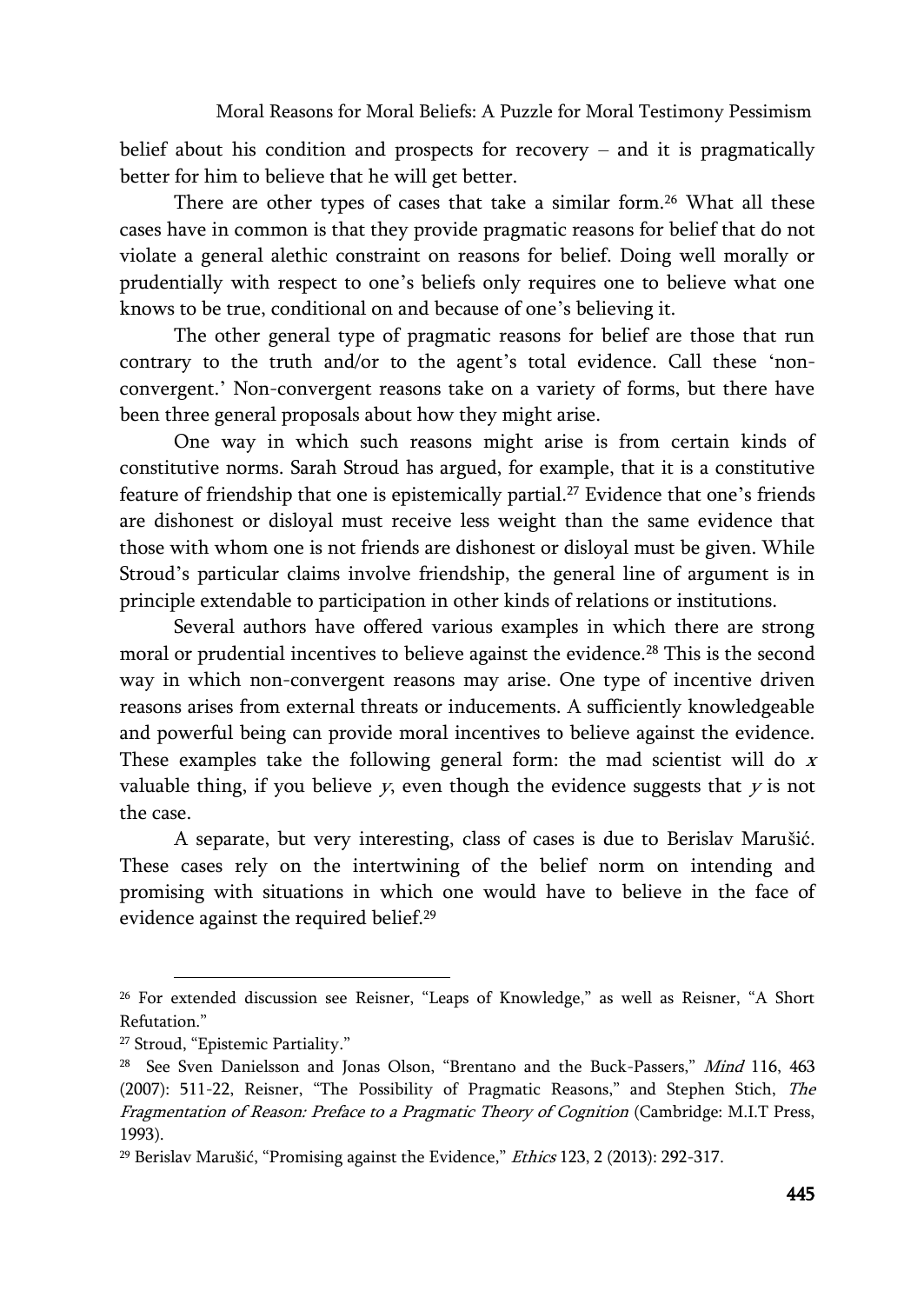It will be helpful to look at two examples. The first is loosely adapted from Marušić's own. It is The Sociologist*'*s Marriage. We may imagine that two sociologists are at the altar, about to pronounce their marriage vows to each other. The presiding official at the wedding asks them to follow up various promises with 'forever and ever.' Each sociologist knows that there is less than a one in two chance that they will remain married, or even in love, for the remainder of their natural lives - or even for more than a decade. If there is a belief condition on promising that requires one not to believe that one's promise will not be upheld, then the sociologists can only sincerely take their vows if they believe against the evidence.

The second example exploits a similar belief condition on intention: that one can intend to do something only if one does not believe that one will not do it. This condition makes intending to perform actions with low chances of success problematic. One may imagine that Shackleton, on his small boat en route to Elephant Island, intended the entire way to rescue his shipwrecked crew. We can assume that having that intention was central to his prospects for success, in focusing his activities, providing confidence to his men, etc. Having this intention, if we accept the belief condition, required his not forming the belief best supported by the evidence, namely that he would drown and die a horrible death in the violent southern seas. In both the Sociologist's Wedding and the Shackleton examples, we have cases in which there are prudential and moral inducements to make promises and form intentions that require believing against the evidence. The pragmatic reasons for believing against the evidence in these cases are parasitic on the ordinary moral reasons for promising and intending, rather than arising from direct incentives, as in mad scientist examples.

Returning to Gillian's Island, it is clear that the moral reasons for belief that tell in favour of optimism are convergent reasons. They are not leaps of knowledge cases, but they share the important feature that the truth of the beliefs and the goodness of having them is non-accidentally connected. On Gillian's Island, Gillian will be forced to make morally consequential decisions, the likes of which she has never before faced. If we grant the assumptions of the case, that Gillian is enkratic and that acting on the basis of true moral beliefs more often yields morally better results than does acting on false moral beliefs, then she will have convergent moral reasons for forming moral beliefs based on the expert's testimony.

On the other hand, it is a clear consequence of rejecting moral testimony that the number of Gillian's true, situationally relevant moral beliefs will be much lower than if she were to accept it. If there are moral reasons for requiring moral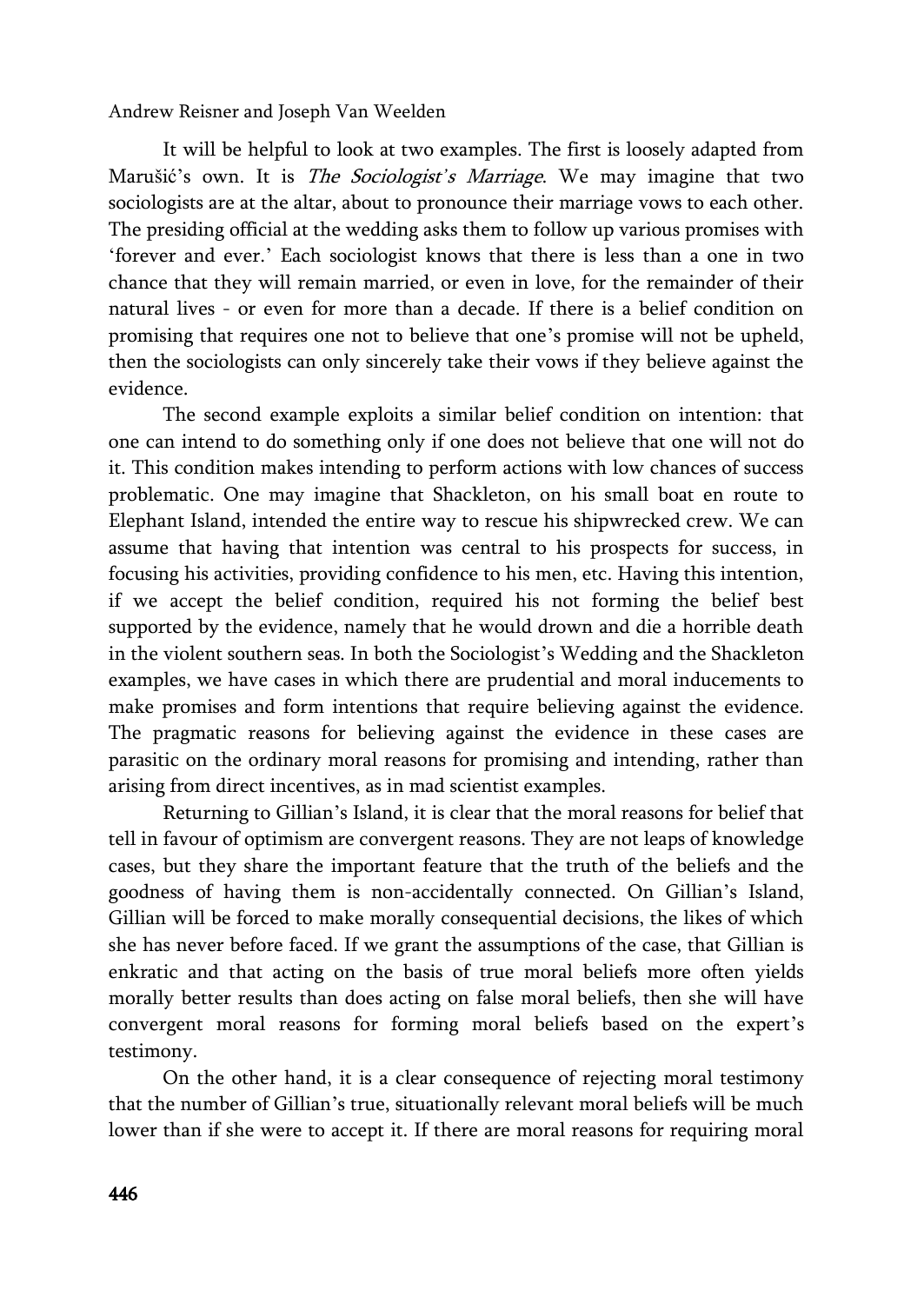Moral Reasons for Moral Beliefs: A Puzzle for Moral Testimony Pessimism

understanding or cultivating moral virtue, at the expense of having true moral beliefs or mere moral knowledge, then those reasons are non-convergent.

## Conclusion

We have argued that the case for moral testimony pessimism does not look promising at present, either epistemically or morally. This is not to say that there are no *pro tanto* reasons, either epistemic or moral, for pessimism. Rather, it is difficult, at least for us, to see how they will add up to a defence of all-thingsconsidered pessimism.

We have, in effect, suggested that the implicit rankings of epistemic and moral goods put forward by various pessimists are incorrect. We expect that pessimists will disagree. It is thus interesting to consider briefly what it would take for a pessimist to offer a convincing argument in favour of her view.

With respect to epistemic reasons against moral expert testimony, we are not convinced that there is a case to be made. If one denies that there are moral experts, or that they are identifiable, then the issue will be moot. However, unless one is willing to make the rather strong claim that it is conceptually or metaphysically impossible that there are moral experts, the matter's being practically moot does not settle the theoretical question.

That leaves the pessimist with the burden of explaining why acquiring moral beliefs in the same way that one acquires most of one's other beliefs is epistemically problematic. One port of call might be to object to testimony about the *a priori*, but with a little reflection this makes not a small part of most people's knowledge of maths and also sciences that are partially mathematical deeply problematic. It is up to the pessimist to show how we can avoid throwing the baby out with the bathwater, or why we ought not to mind doing so. We are sceptical that the pessimist's epistemic burden can be discharged.

If that is right, then the pessimist must defend pessimism by appealing to pragmatic reasons for belief. In principle, there is nothing objectionable about doing so. We have argued that the pragmatic reasons for belief appear to tell in favour of the optimist. To respond convincingly to our criticisms, the pessimist will have to make a case relying on non-convergent pragmatic reasons for belief. While we certainly do not object to the view that there are non-convergent reasons, it is nonetheless interesting to note that pessimists are committed to the existence of the most radical kind of pragmatic reasons for belief, those which are contrary to evidence and often to truth.

Moreover, if all-things-considered pessimism is to be justified, these nonconvergent reasons must be weighty enough to override the combined force of the